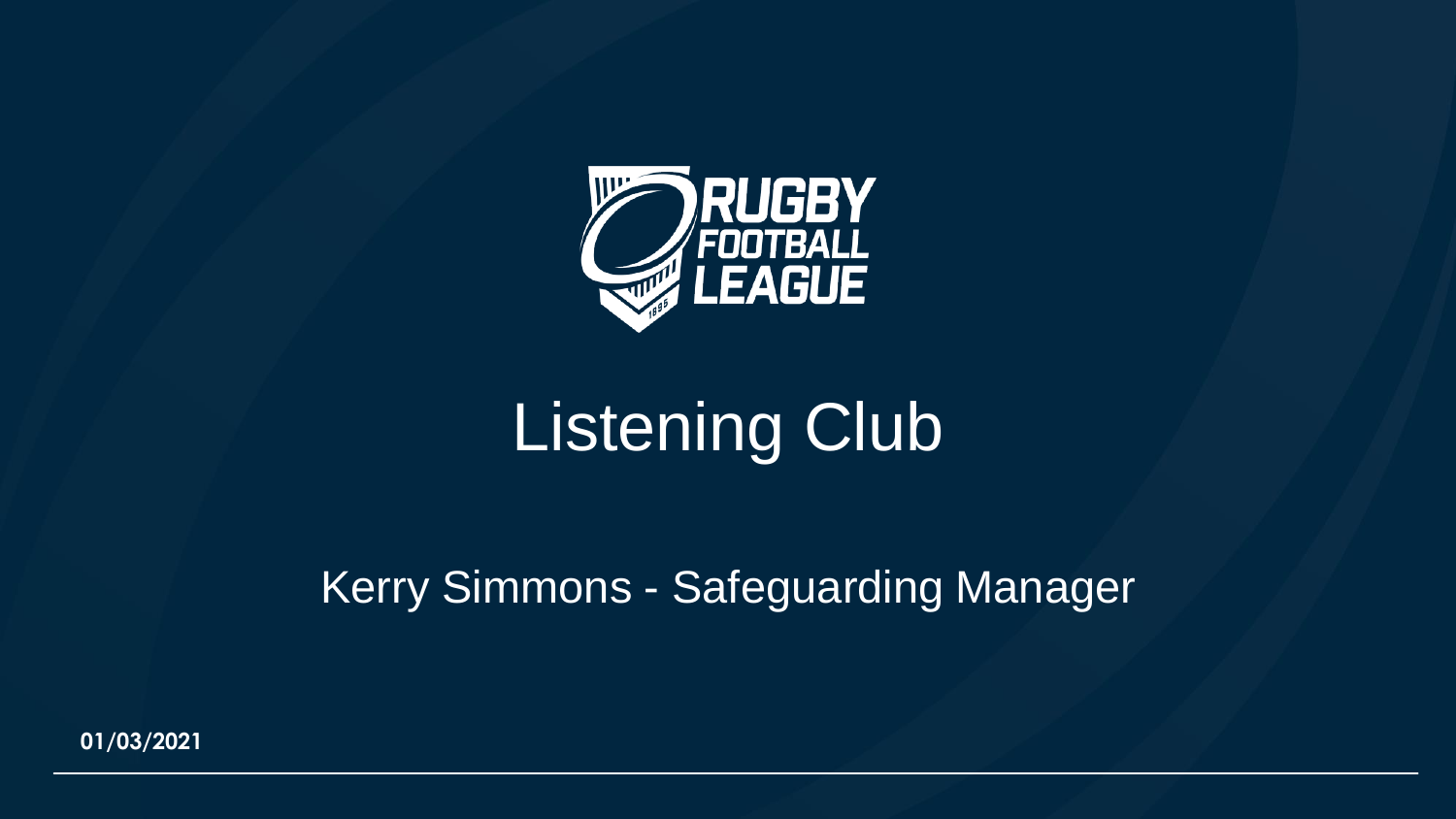## **Listening to Children**

- •Why do it
- •Who should do it?
- •What does this mean?
- •When should it be done?
- •What do we do with the findings?

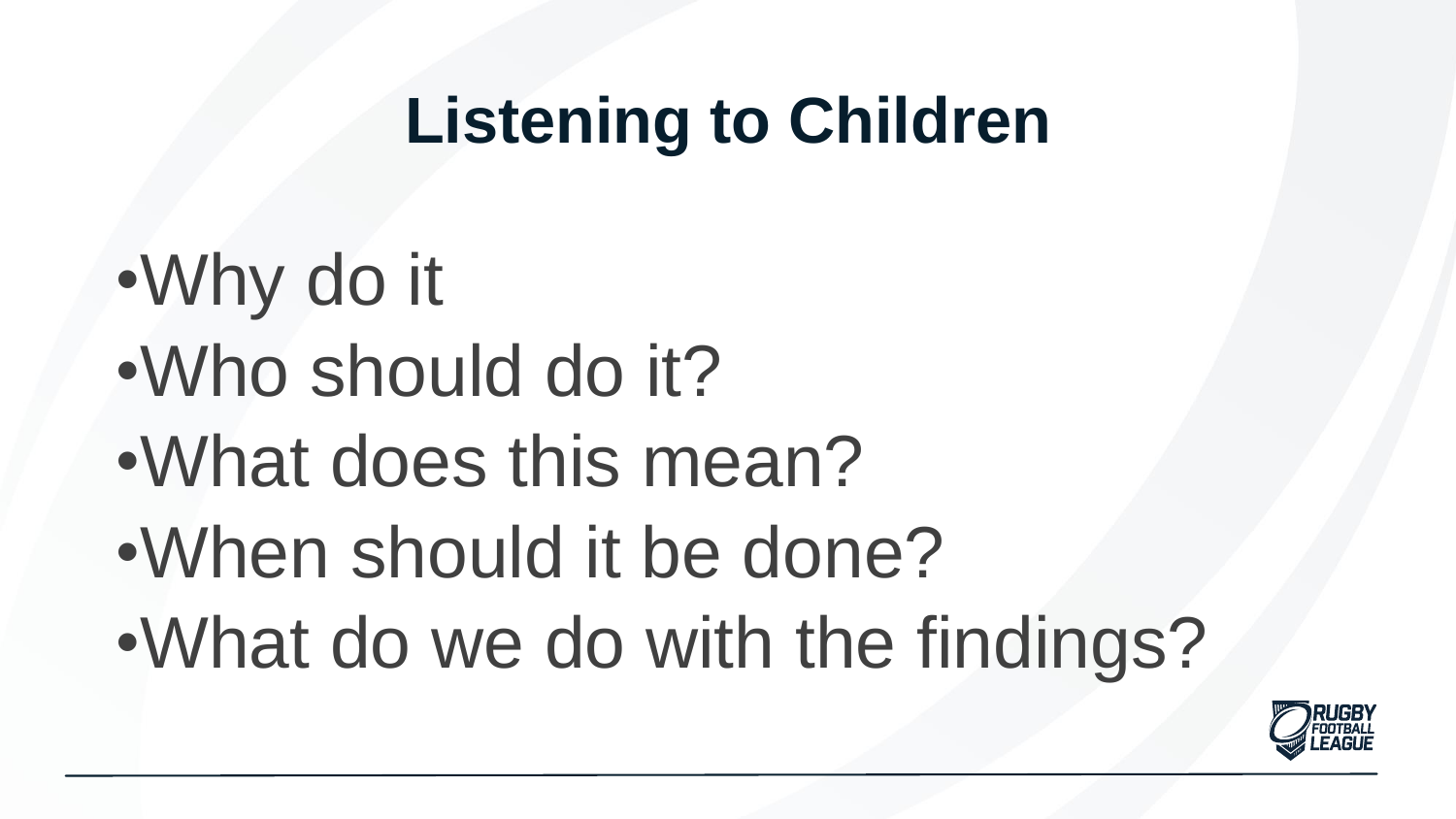## **What does it mean to listen to children?**

- •Seeking their views on their experiences
- •At the club and at away games
- •Actively engaging with your players •Responding to what they tell you

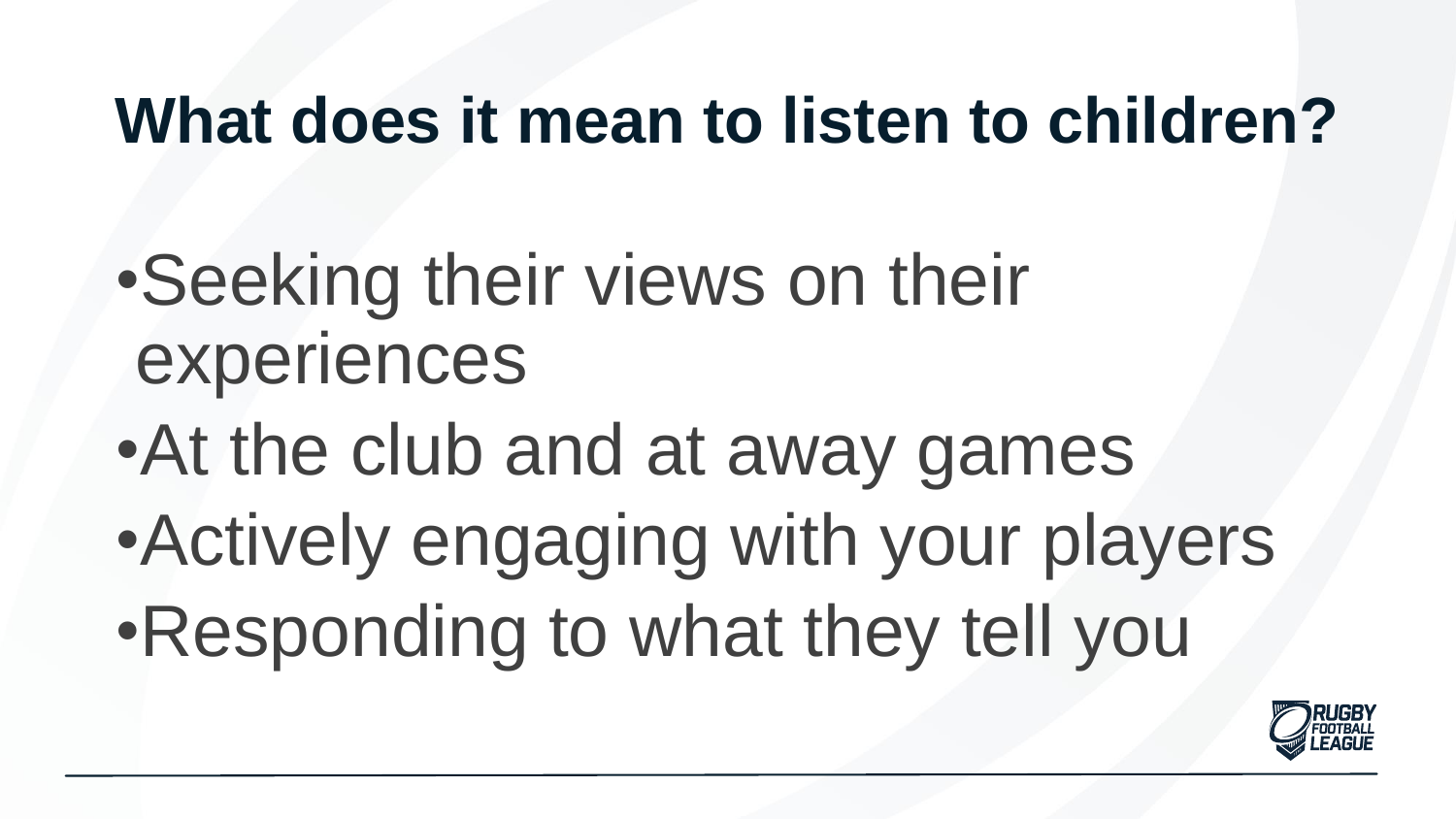## **Why listen to children?**

- •Children come to play rugby league in a fun and safe environment
- •They want to be able to say if something isn't right or if something is worrying them
- •We want children to come and to stay at the club
- •We want them to be safe and to feel safe

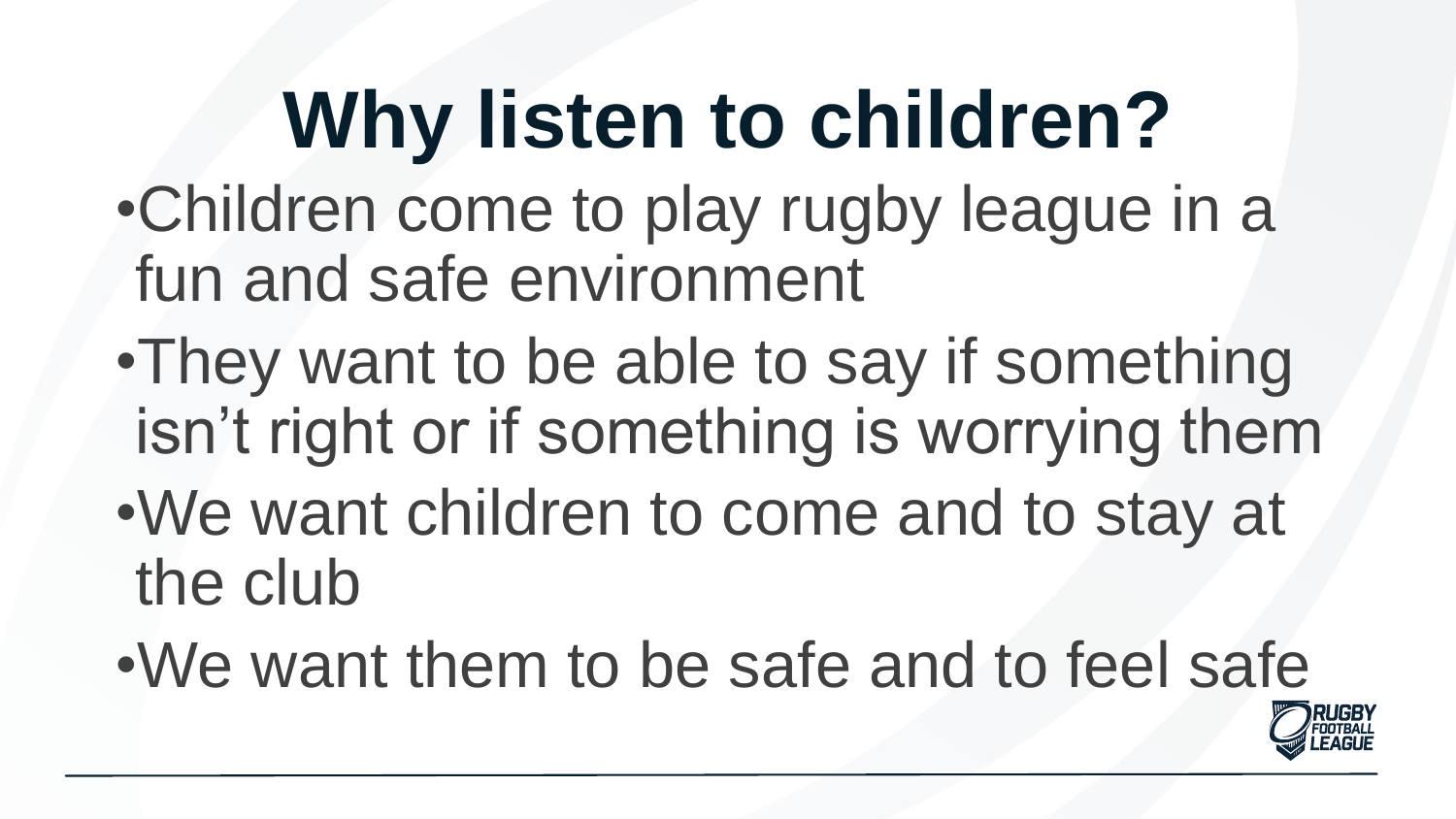#### **Are children actively involved in club decision making?**

- Using Harts Ladder of participation, what 'rung' would you use to describe young peoples involvement in your club?
- Rung 8 Young people and adults share the decision making
- Rung 7 Young people lead and initiate action
- Rung 6 Adult initiated, shared with children
- Rung 5 Young people are consulted and informed
- Rung 4 Young people are assigned and informed
- Rung 3 Young people are tokenised
- Rung 2 Young people are decoration
- Rung 1 Young people are manipulated

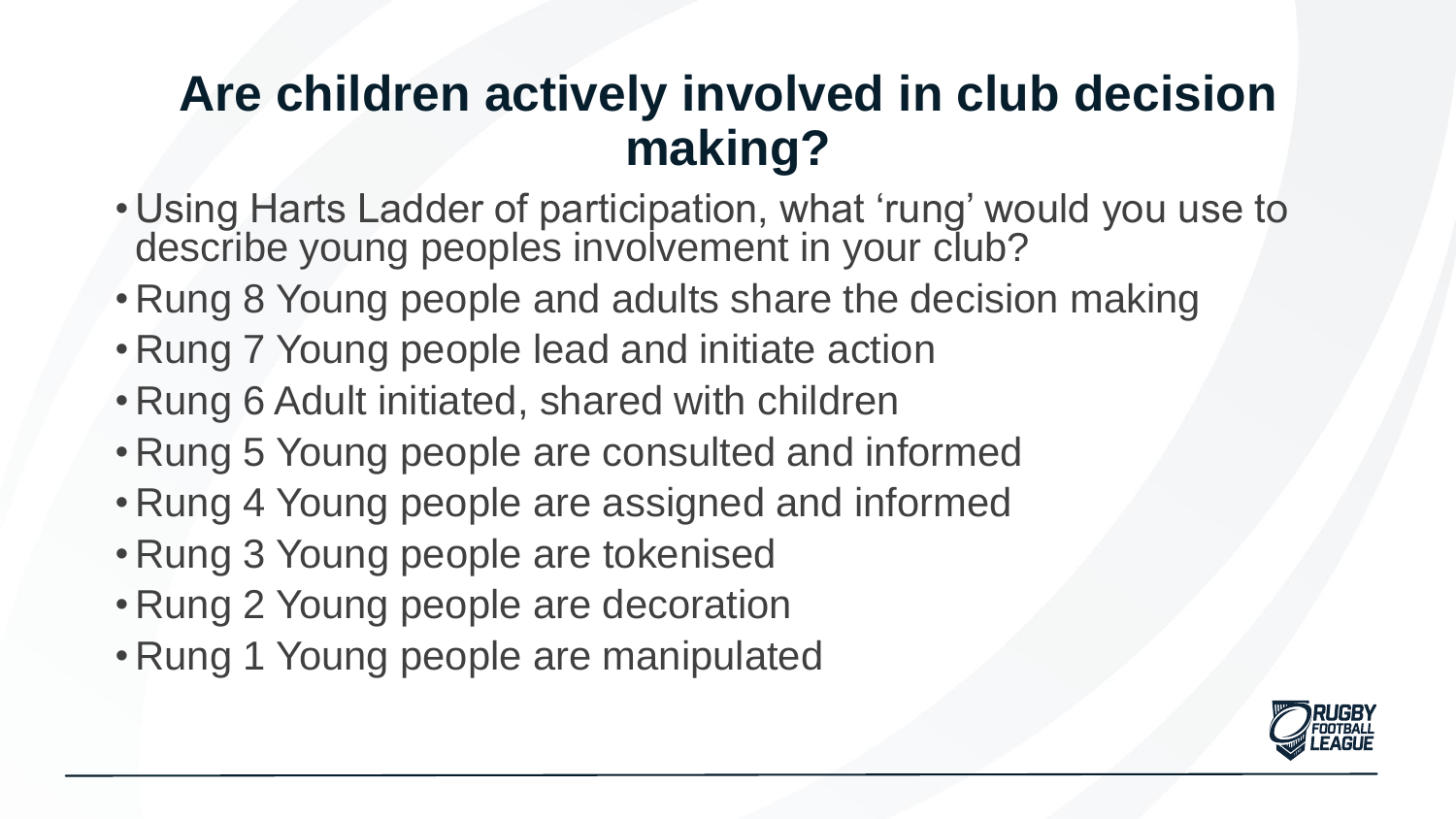#### **Help children climb the ladder**

- •Did any club say that children were above rung 4?
- •If so, they play an active part in committee meetings?
- •Are consulted on all planned changes in the club that involve them?

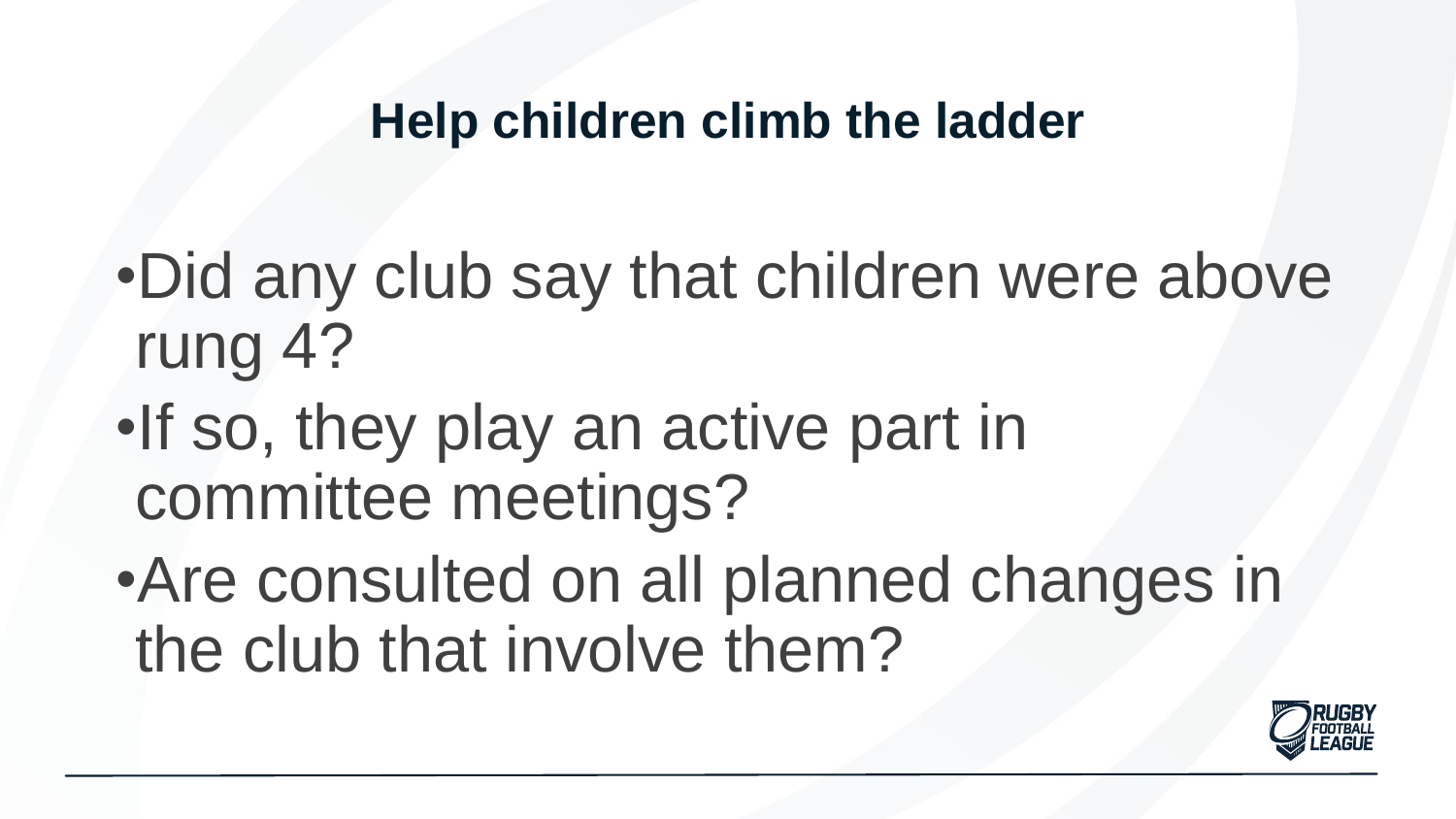#### **How do we know that children are happy?**

- •How can we tell if our players are happy? •Results?
- •Attendance?
- •Behaviour?
- •How do we know that they feel safe and able to report worries and concerns?

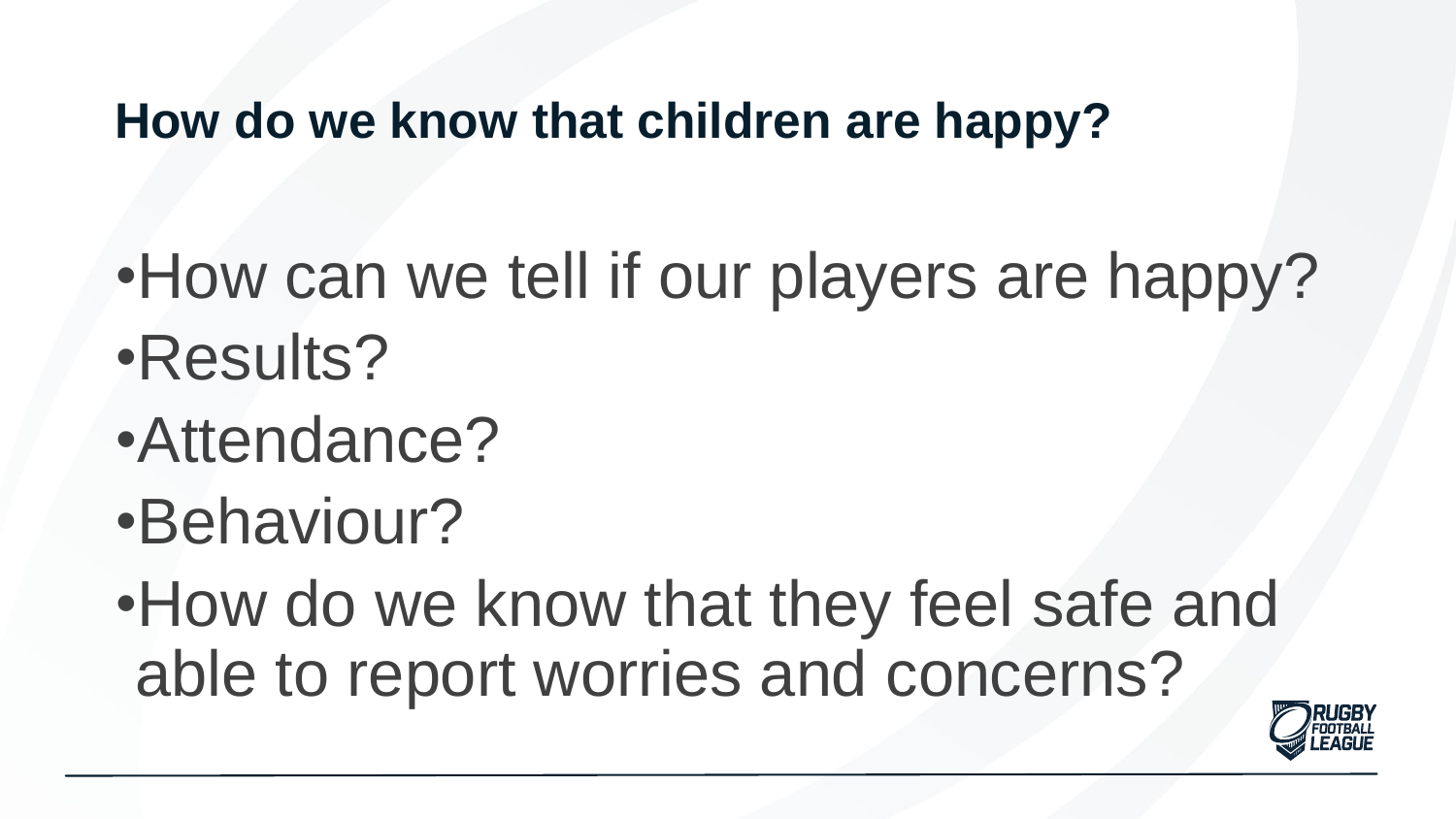# *Let's ask them Take part in the*



*QRUGBY Rugby League Listening Club Initiative* 

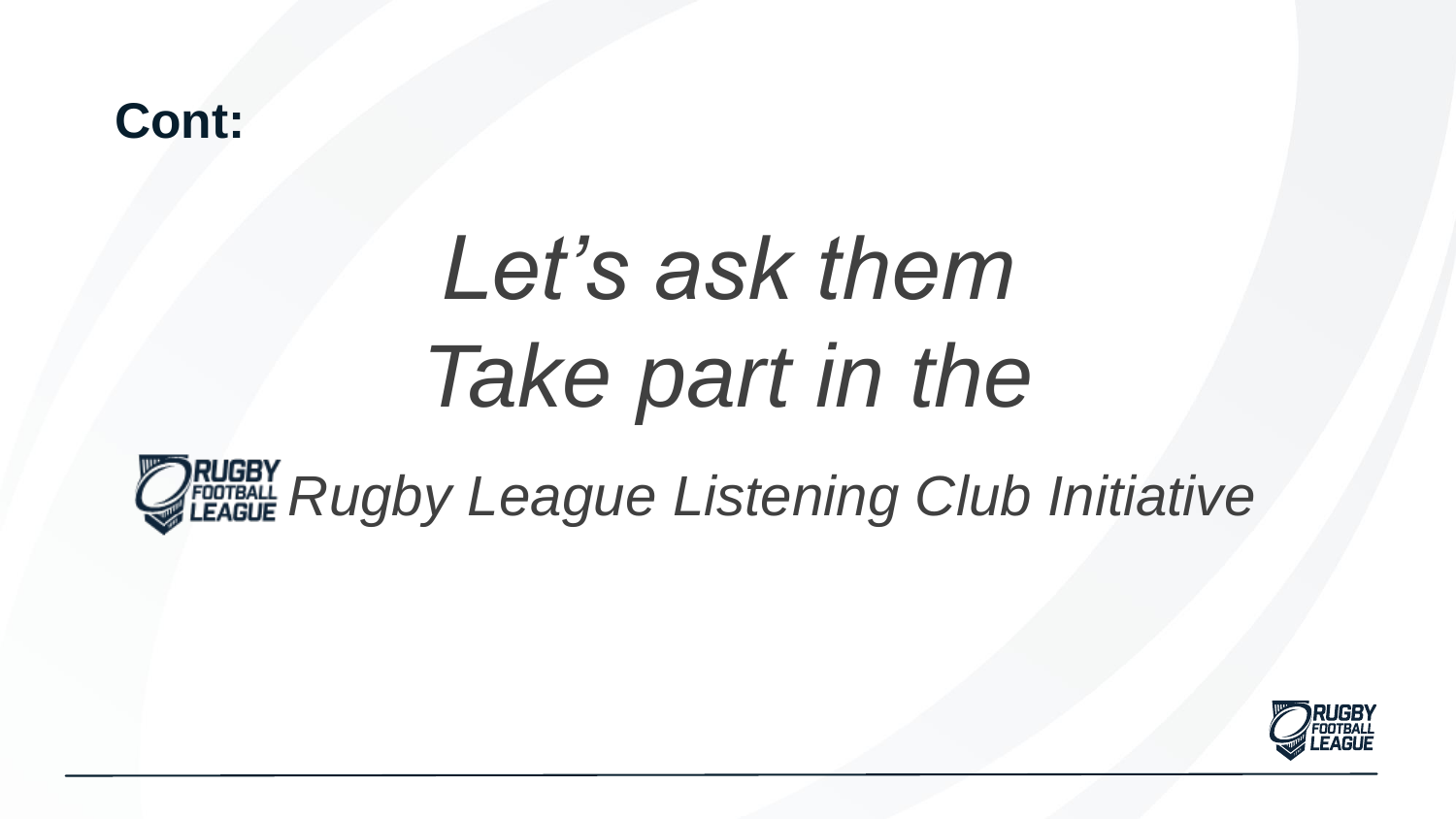## **Who should ask children their views on their experiences?**

- •The Club Welfare Officer is best placed to do this
- •They are independent of the teams
- •They are a CWO and understand the need to listen to children

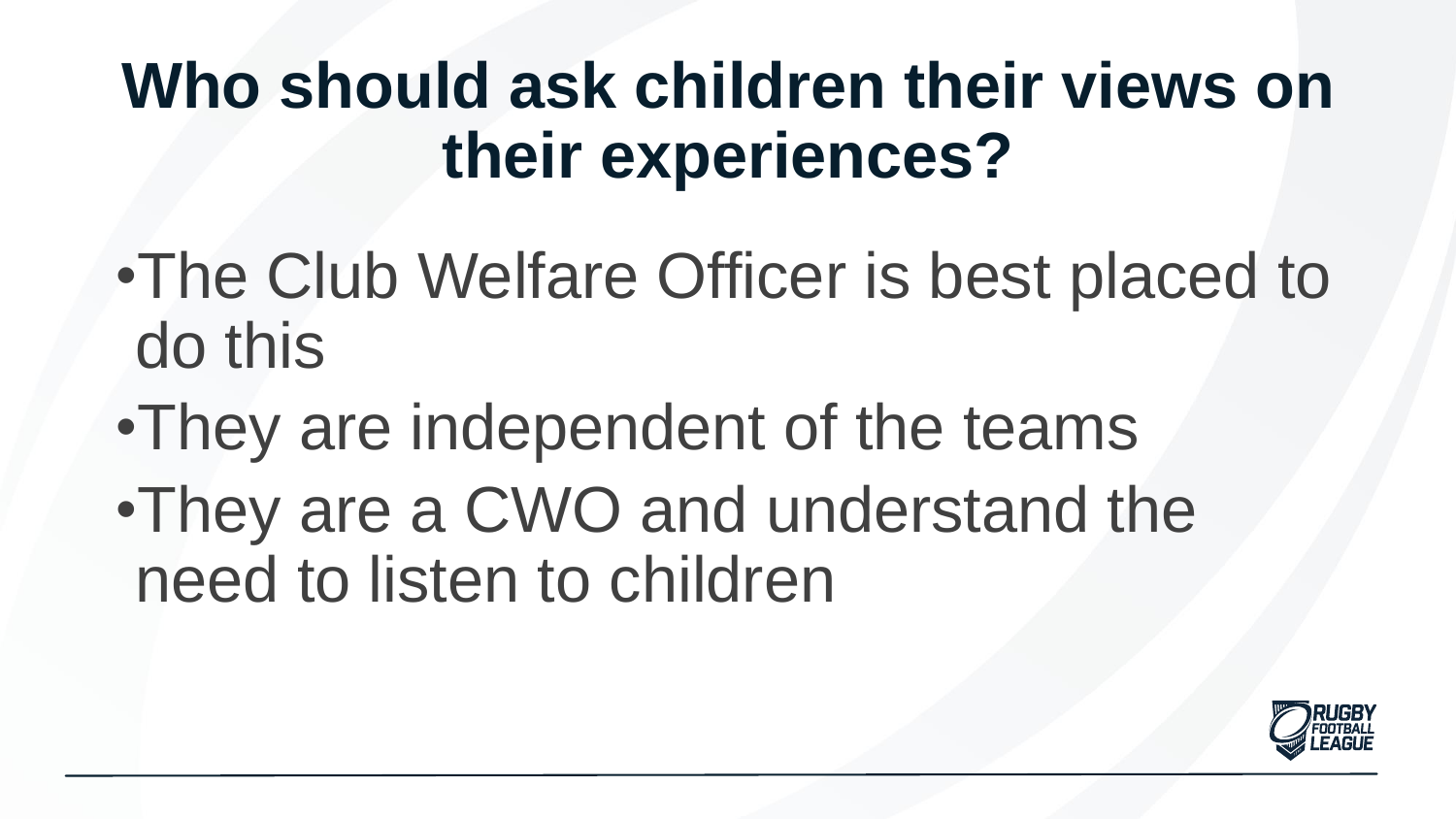- •A CWO will be less biased
- •More approachable
- •Encouraging and supportive
- •Known to the players as the person to go to
- •A part of the CWOs role is to represent children

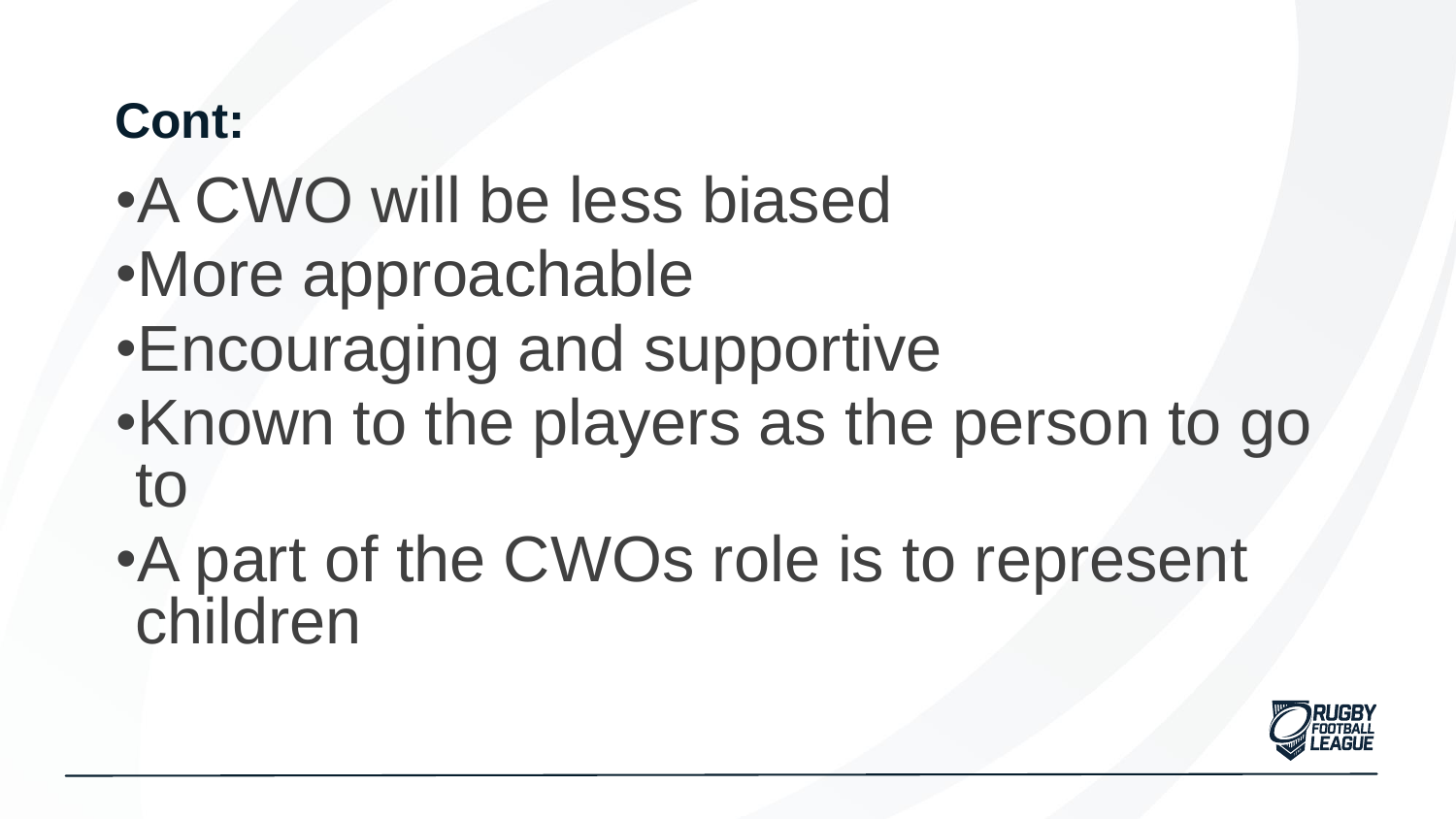## **How do we listen to children?**

- •In a way that can be recorded and shared within the club and acted upon
- •By having regular meetings with representatives from all ages
- •Letting the children lead the agenda wherever possible

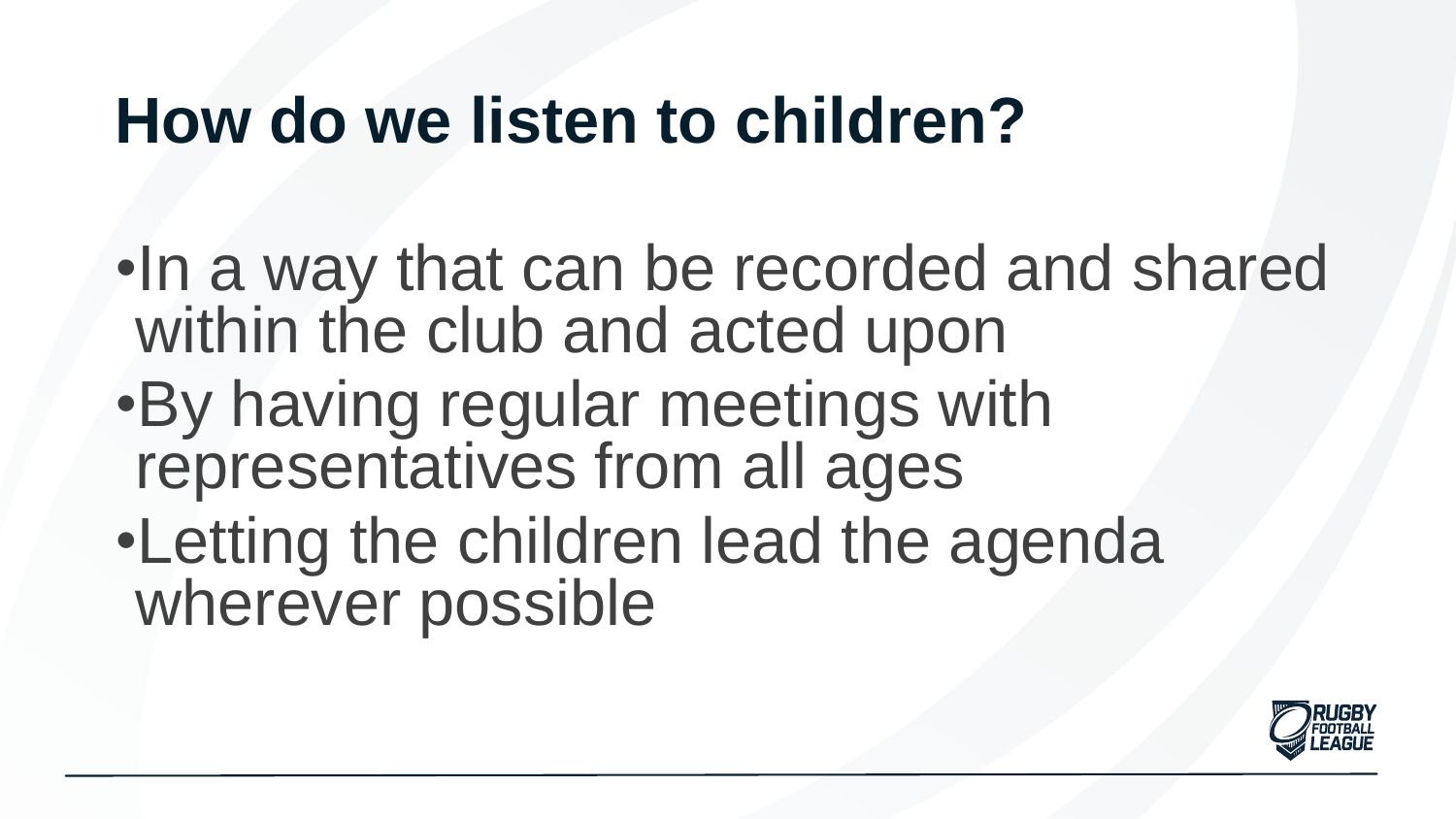- •Using open questions that enable children to have their say
- •Encourage children to be open and honest of how they view the club and their experience
- •Creating a safe environment names won't be shared etc.

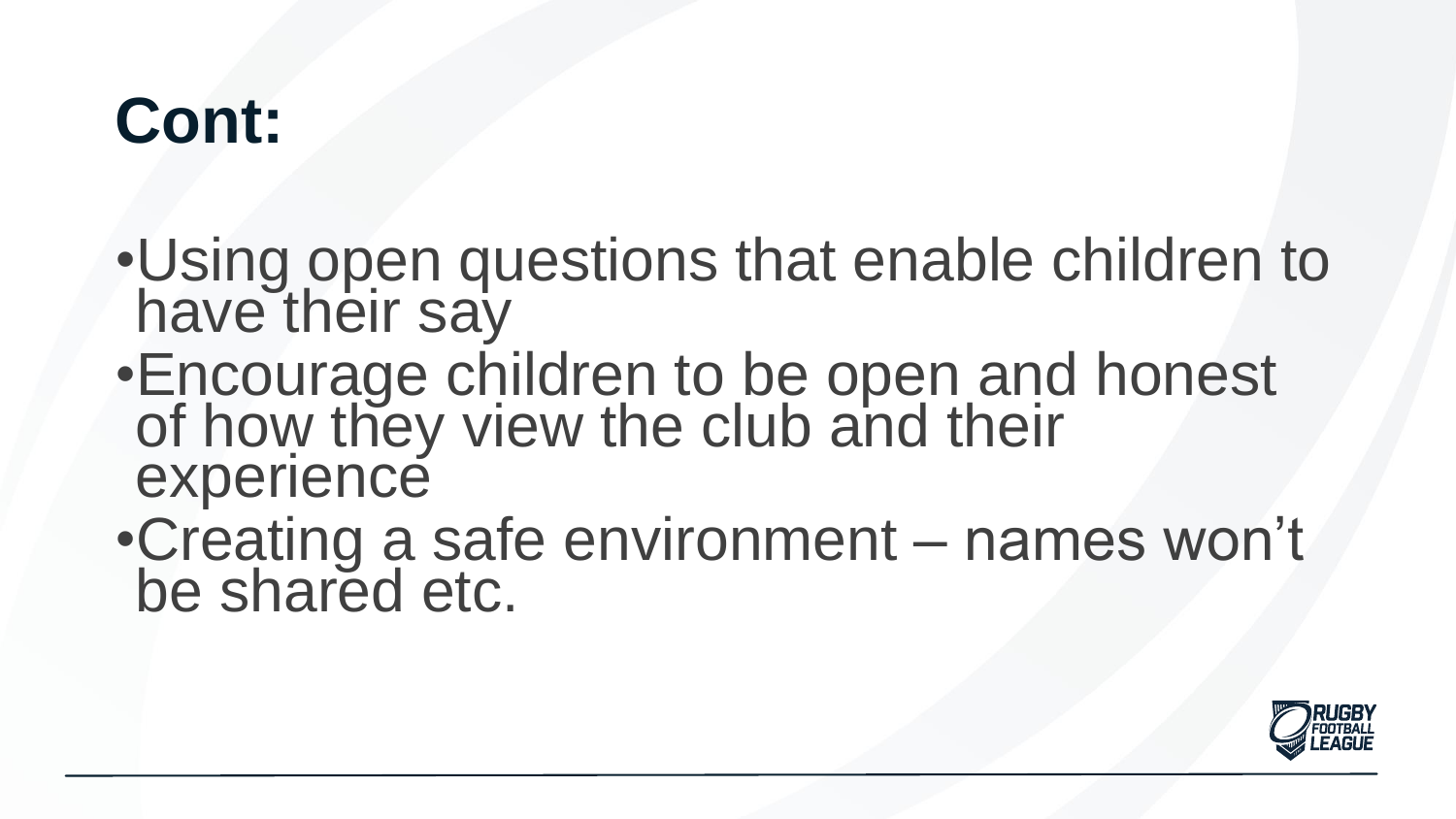## **Questions to ask**

- •What do you like about the club?
- •Is there anything we could improve? If so, how?
- •What do you enjoy about training?
- •What do you enjoy most about playing?
- •Is there anything that could make training/playing better for you?

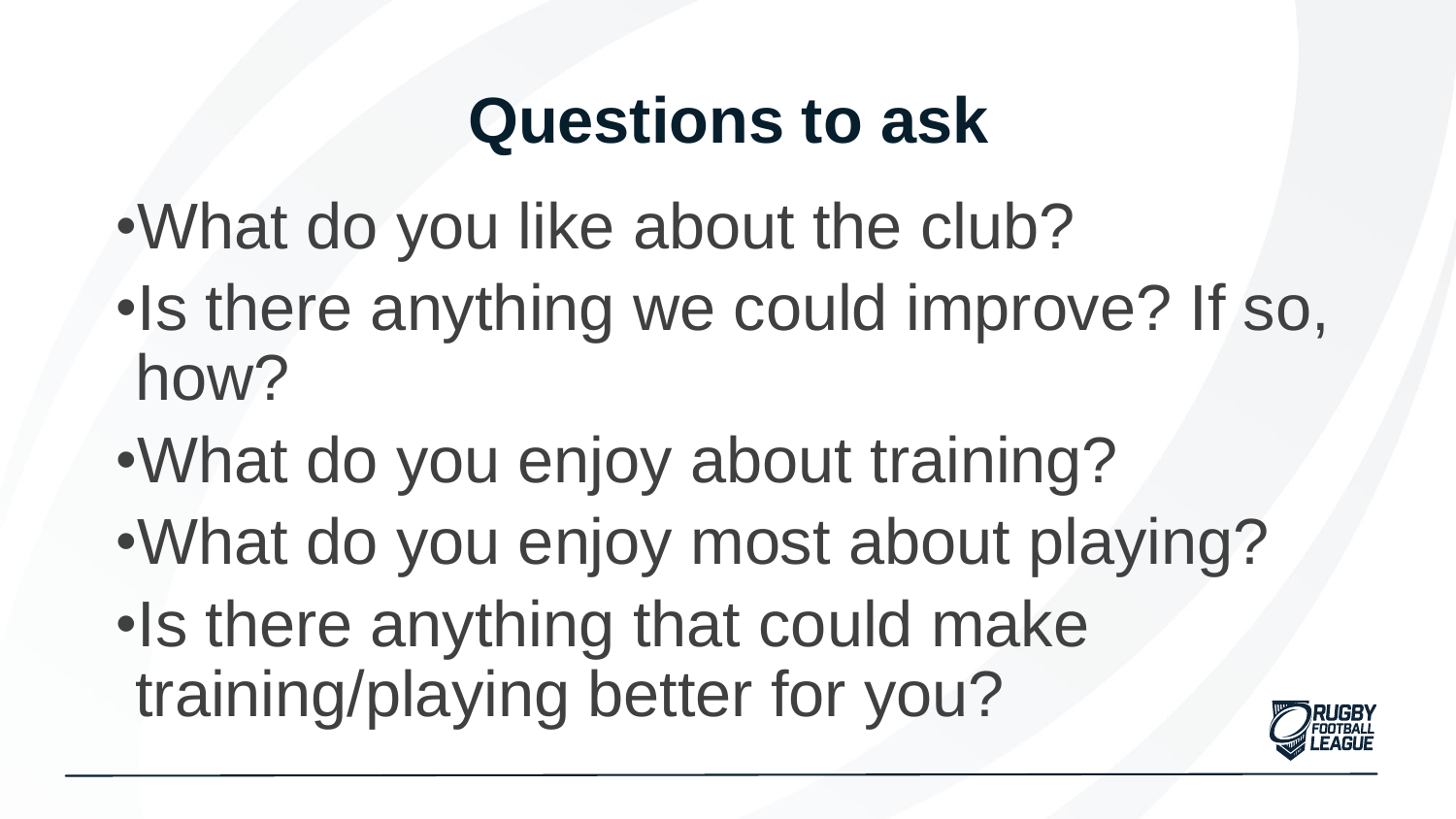## **Questions to ask**

•Does anything worry or concern you when you are in the club or playing rugby league?

- •Do you have any ideas for improving anything in the club?
- •Your team?

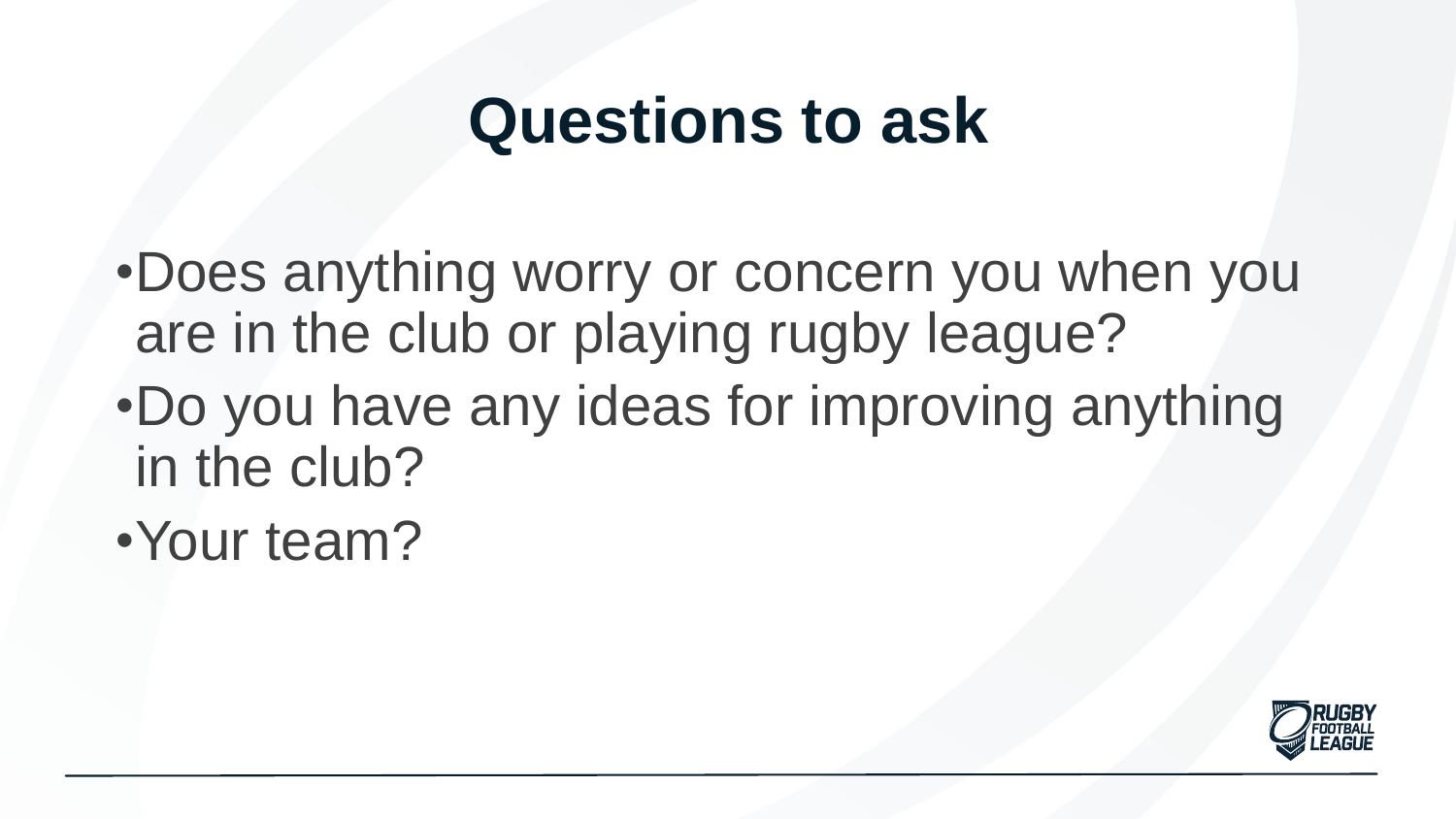## **What to do with findings**

- •Share with committee
- •Plan how to address any issues/ideas raised
- •Send a summary of your findings to the Safeguarding Team and identify how you are addressing any issues/ideas raised

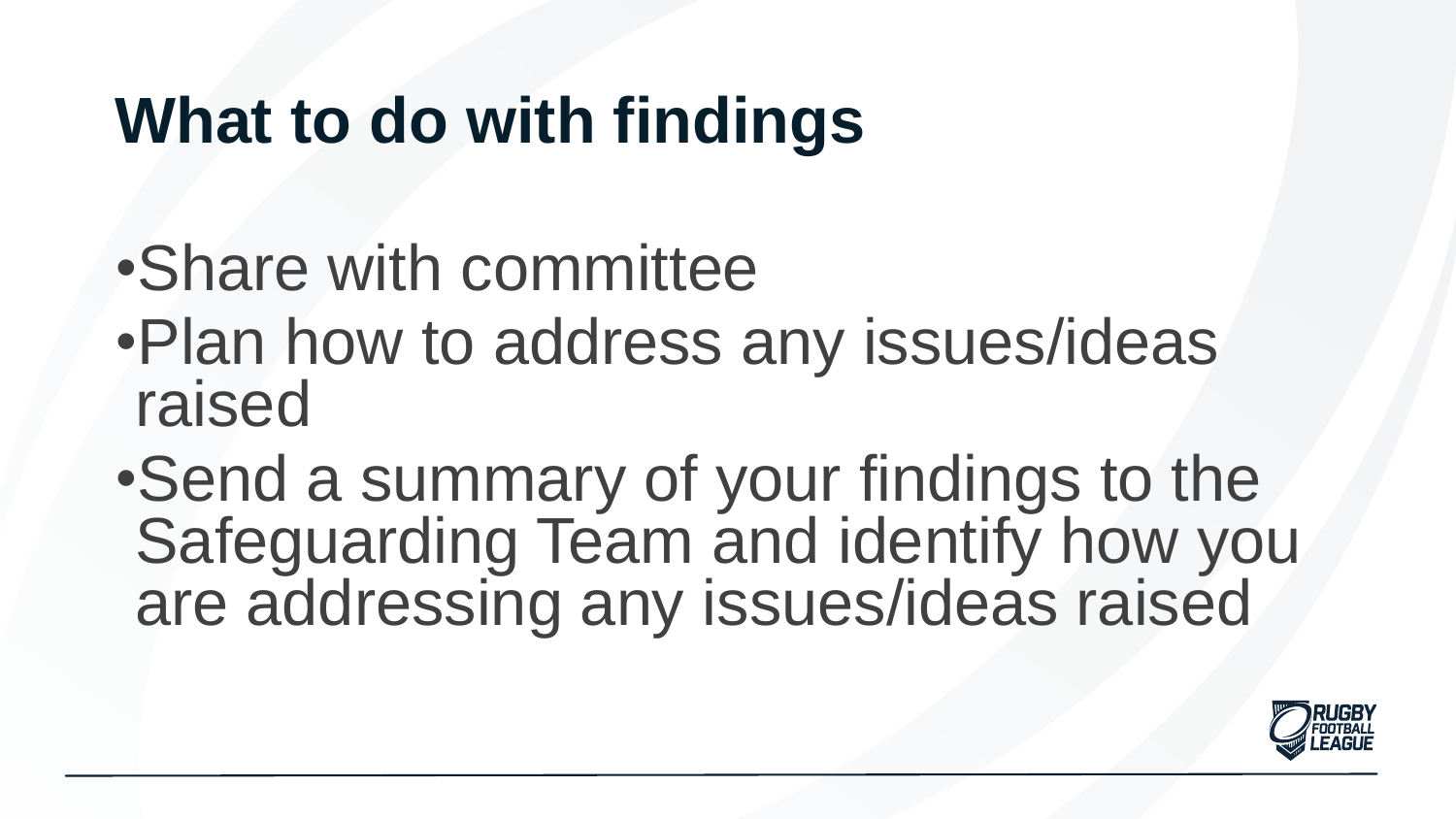## **How Safeguarding can help you**

- •If you need any help or guidance to run a session – contact Kerry Simmons
- •If any concerns are raised and you are in doubt as to whether you should report it or not, contact the Safeguarding Team for advice
- •If you do not get support from your committee, contact Kerry Simmons and we can work with you to achieve this

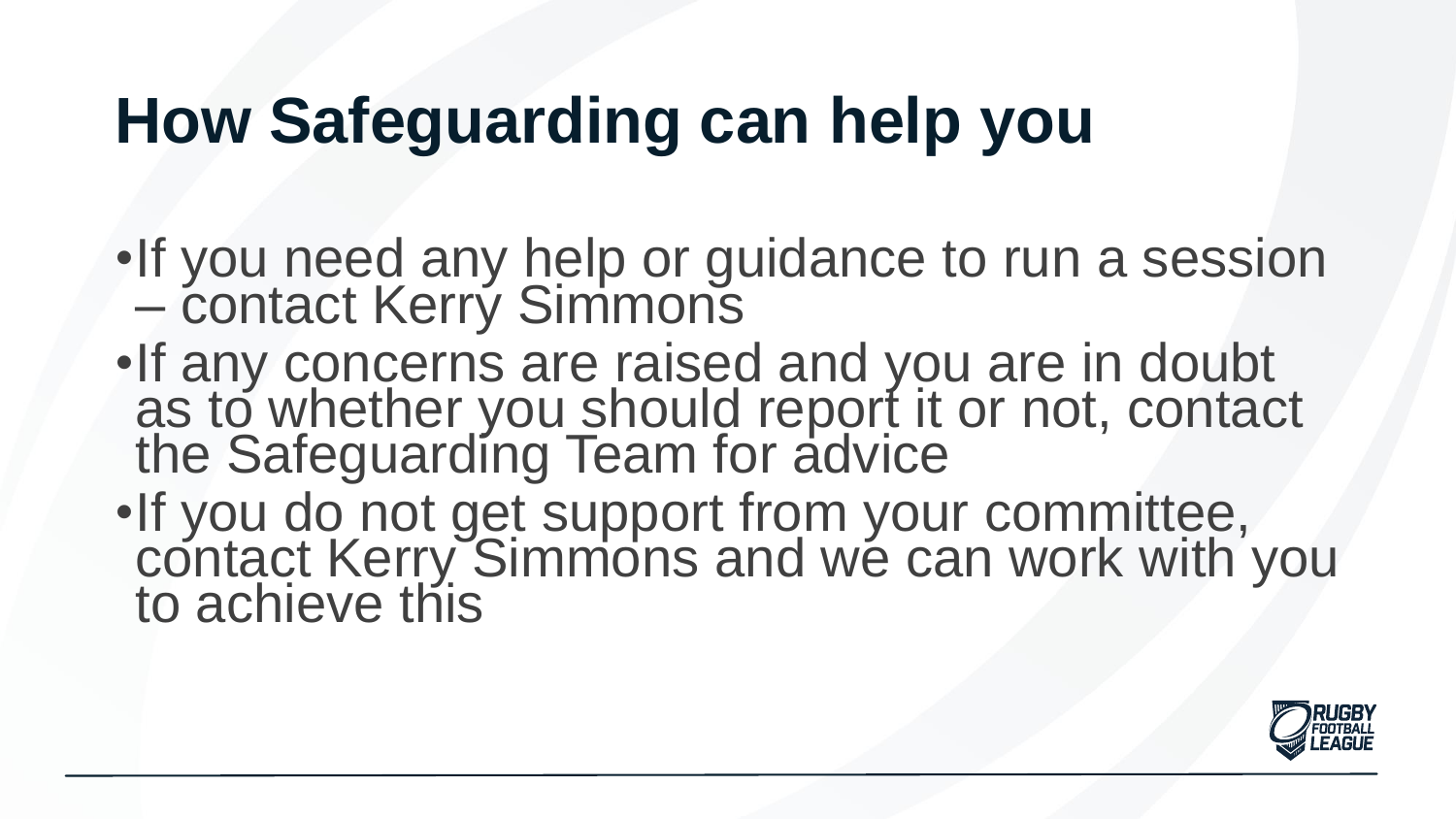## **Summary**

•If we want children to report concerns to us they need to feel safe

- •Children feel safe when they are listened to
- •When they 'see' they have been listened to – the actions that follow

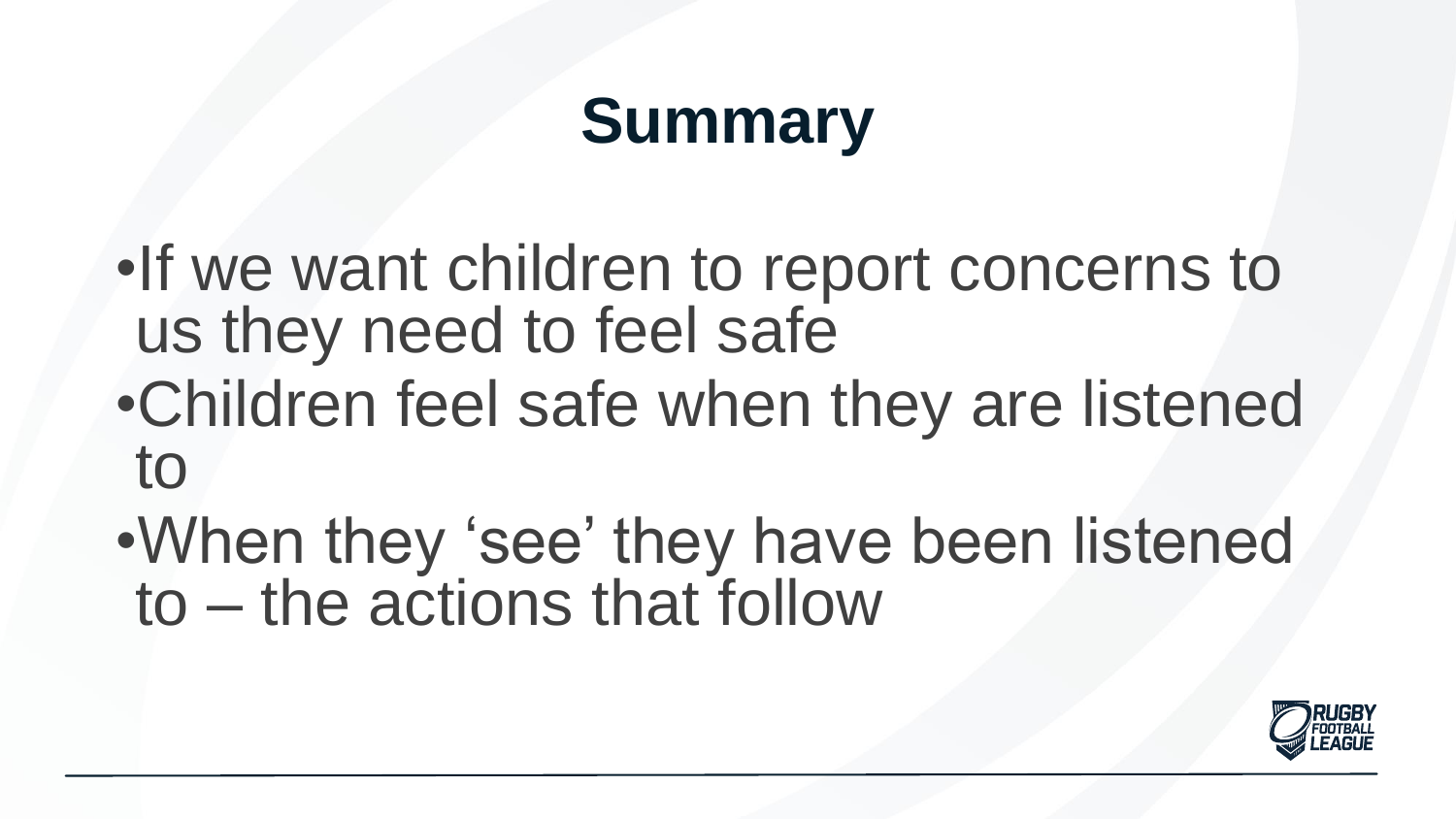- •Let children, their parents and potential players know that you listen and respond to the views of young people
- •Be proactive and demonstrate that you are taking part in the



**JRUGBY** Rugby League Listening Club Initiative